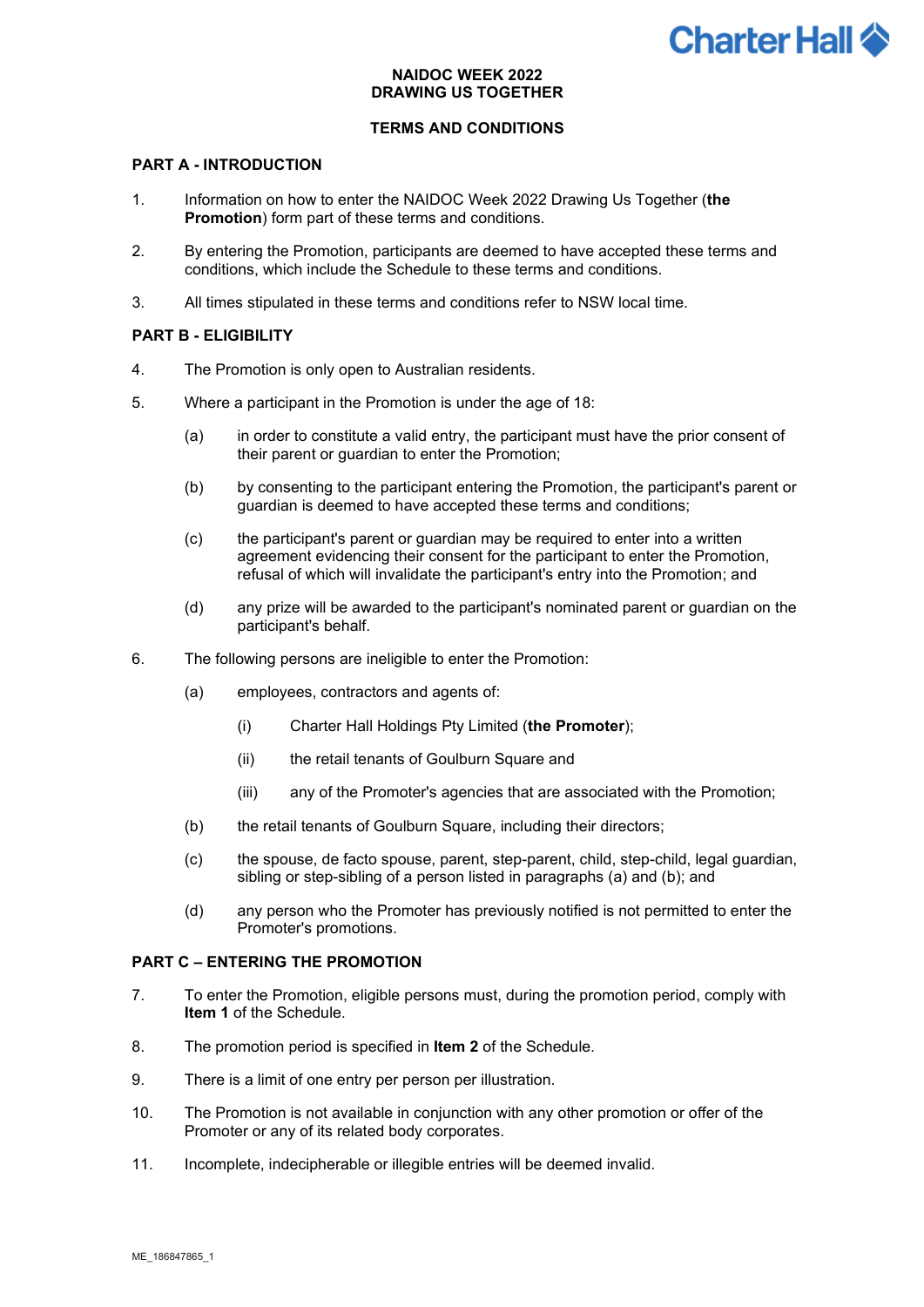

#### **PART D - GENERAL**

- 12. If there is a dispute as to the identity of an entrant, the Promoter reserves the right, in its sole discretion, to determine the identity of the entrant.
- 13. Entrants consent to the Promoter using the entrant's name, likeness, image and/or voice (including photograph, film and/or recording of the same) in any media for an unlimited period without remuneration for the purpose of promoting this Promotion (including any outcome), and promoting any products manufactured, distributed and/or supplied by the Promoter.
- 14. The Promoter reserves the right, at any time, to verify the validity of entries and entrants (including an entrant's identity, age and place of residence) and reserves the right, in its sole discretion, to disqualify any individual who the Promoter has reason to believe has breached any of these terms and conditions, tampered with the entry process or engaged in any unlawful or other improper misconduct calculated to jeopardise fair and proper conduct of the promotion. Errors and omissions may be accepted at the Promoter's discretion. Failure by the Promoter to enforce any of its rights at any stage does not constitute a waiver of those rights. The Promoter reserves its legal rights to recover damages or other compensation from such an offender.
- 15. If the Promotion is interfered with in any way or is not capable of being conducted as reasonably anticipated for any reason beyond the control of the Promoter, including but not limited to technical difficulties, unauthorised intervention or fraud**,** the Promoter reserves the right, in its sole discretion (acting reasonably), to the fullest extent permitted by law:
	- (a) to disqualify any entrant; or
	- (b) subject to any written directions from a regulatory authority, to modify, suspend, terminate or cancel the Promotion, as appropriate.
- 16. The Promoter's decision is final and no correspondence will be entered into.
- 17. For further information regarding the Promotion, the Promoter may be contacted at the details specified in **Item 7**.

### **PART F - PRIVACY**

18. The Promoter collects personal information about each entrant to conduct the Promotion, and may also disclose such information to third parties, including but not limited to agents, contractors, service providers, prize suppliers and regulatory authorities. [The Promoter may disclose personal information to third party service providers who are located overseas.] If an entrant does not provide personal information, the Promoter will not be able to accept the entry. It is a condition of entry that the entrant agrees to being entered into the database maintained by the Promoter. The entrant hereby consents to the Promoter using the entrant's personal information for promotional, marketing, publicity, research and profiling purposes, including sending electronic messages or telephoning the entrant and for such other purposes as set out in the Privacy Policy. Entrants should direct any request to withdraw consent, access, update or correct information to the Promoter. Upon the entrant's request, all personal information provided will be removed from the Promoter's database. To make a request an entrant can contact the Promoter at the details specified in Item 7. Personal information will be removed as soon as reasonably possible in accordance with the Privacy Policy and applicable laws. The Privacy Policy which is available at<https://www.charterhall.com.au/privacy-policy> explains more about the types of personal information the Promoter usually collects and how the Promoter handles and stores personal information, as well as how the entrant can request access to and the correction of personal information, how an entrant can complain about the Promoters' handling of personal information, and how the Promoter deals with complaints. All entries remain the property of the Promoter.